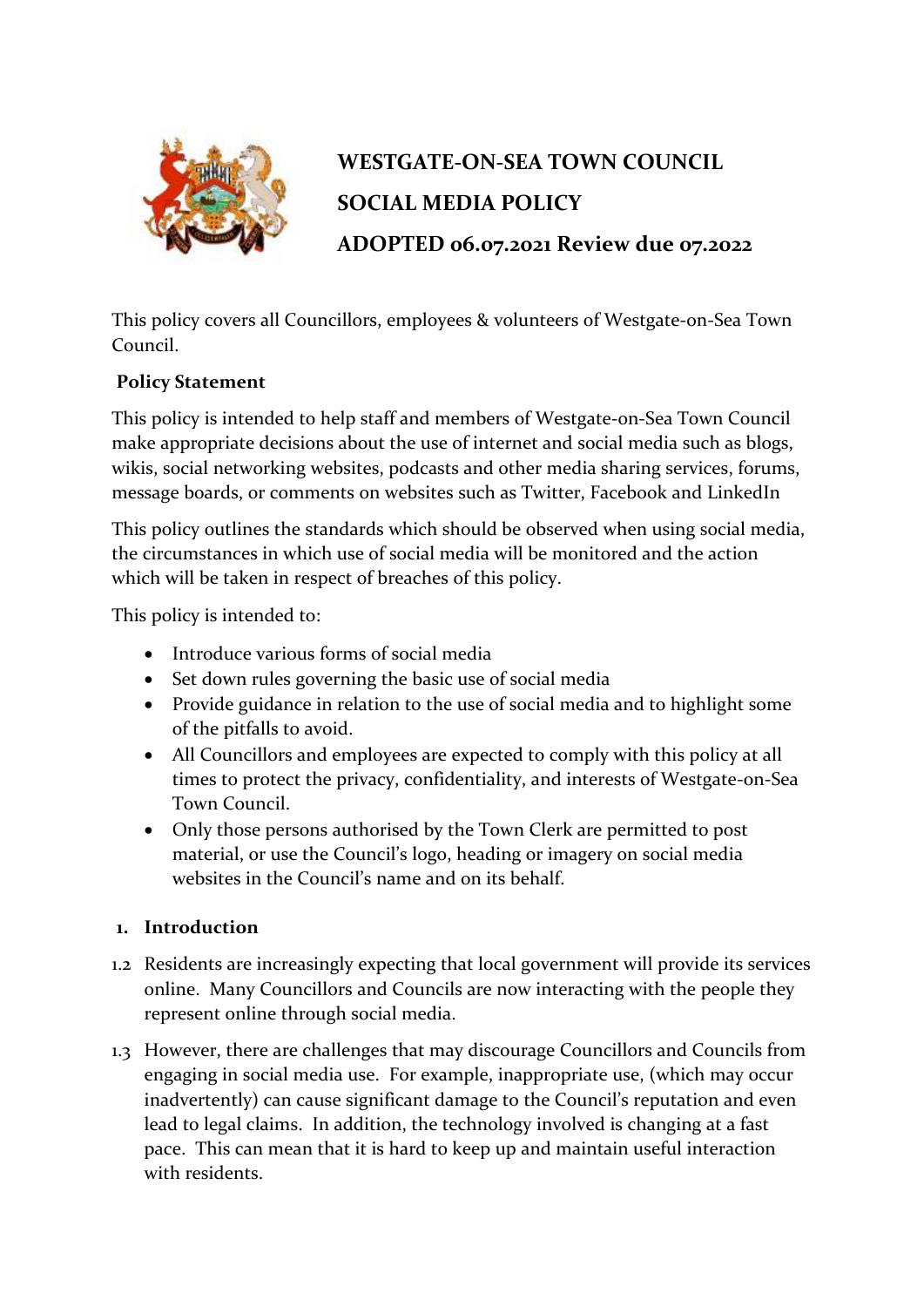1.4 The problem councils now face is that if they do not engage online, residents will still use these networks to talk about councils, whether they add their voice to the conversation or not. Residents will expect their councils to engage with them on their terms, via their channels, and to be openly available online. It has become increasingly clear that if councils do not use these tools, the residents will do it for them, and bypass the council entirely.

#### **2. What is Social Media?**

- 2.1 Social media describes a range of online services which provide easy ways to create and publish on the internet. The term is generally used to describe how content (i.e. text, video and pictures) can be shared and discussed online. As a result, social media is changing the way in which Councillors and Councils interact with local people.
- 2.2 The important thing to remember about social media is that it is social. It is about communication and about putting the power of the printing press into the hands of the people. Social media will have a far-reaching effect on the way we govern and do business.
- 2.3 Nowadays anyone can publish and share their views, and more importantly can engage in conversation with others about those views, with just a few clicks of a mouse.
- 2.4 Examples of social media:
	- a) Facebook mainly a website which allows users to create profiles, upload photos and videos, send messages and keep in touch with friends, family and colleagues
	- b) Twitter for telling people what one is doing or thinking these short messages which you post are called "Tweets".

Top tip: Follow and be followed. Twitter is a great tool

- c) Instagram for showing people pictures
- d) YouTube for showing people videos
- e) LinkedIn for work networking
- f) Blogs which are like an online diary journal where you can share information. Examples are WordPress and Blogger

Top tip: Share your thoughts and activities, and comment on the issues that mean the most to you. Encourage feedback and create dialogue to help your blog evolve.

g) Micro blogs allow users to share shorter pieces of information. Twitter is an example of a micro-blog.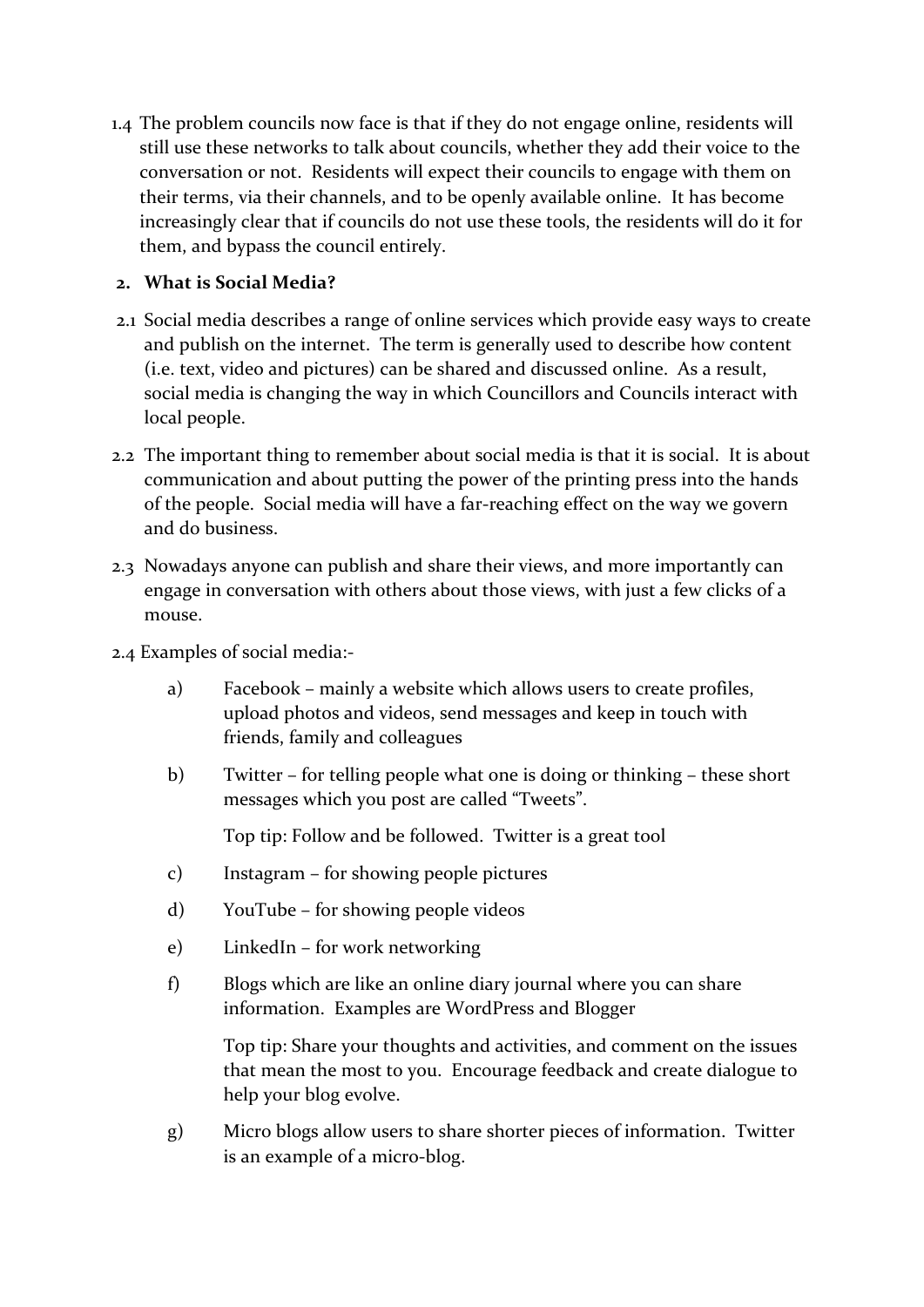#### **Avoiding trouble on social media**

- 3.1 Any form of communication carries with it the possibility of misunderstanding. Social media is especially vulnerable to this. A comment which would be seen as harmlessly humorous in normal conversation could be seen as seriously offensive on Twitter.
- 3.2 Councillors should bear in mind that the problems which arise from social media often stem from users forgetting two key characteristics of social media:
- 3.3 What is said is permanently published to the world once something is online it is nearly impossible to take it back. As it is attributed to an individual, their name, (and that of the Council) could be forever tarnished.
- 3.4 Posts can easily be misinterpreted and taken out of context as people reading or viewing them may not be aware of the background of the issue which is being discussed.
- 3.5 Council staff and Councillors should be careful about internet security. Losing control of a social media account to a hacker could lead to inappropriate comments being published in the Council's name.

#### **3. Legal considerations**

4.1 This section does not purport to be a complete assessment of all the legal pitfalls that may catch out a social media user, but it highlights some of the main concerns. Any questions or concerns in relation to a particular issue should be raised with the Town Clerk. Everything said online must be objective, balanced, informative and accurate.

#### **4. Libel**

- 5.1 If an untrue statement is published by a Councillor or a Council employee about a person which is damaging to that person's reputation they may take a libel action. This will apply also if someone else is allowed to publish something libellous on a Council website if a Councillor or Council employee knows about it and does not take prompt action to remove it.
- 5.2 Copyright Placing images or text on any of the Council's websites from a copyrighted source (for example extracts from publications or photos) without first seeking permission is a breach of copyright. Councillors and Council employees must avoid publishing anything they are unsure about.
- 5.3 Data Protection and Confidentiality. The publishing of personal data of individuals unless their written permission has first been obtained is not permitted.
- 5.4 In addition, some information Councillors receive in your role as Councillors will be subject to confidentiality. This sort of material is not to be published online.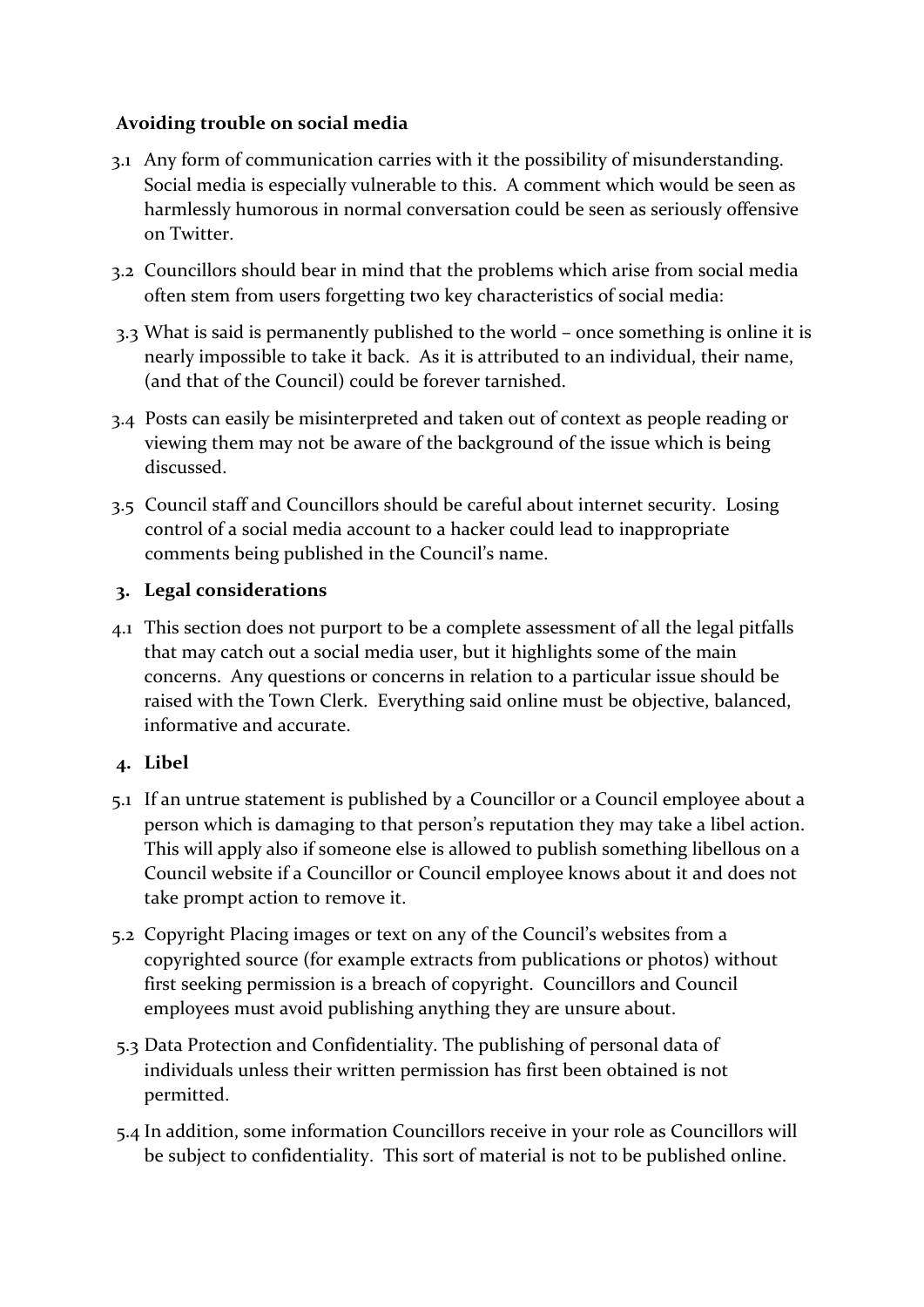5.5 Obscene or offensive material - No material should be published that contains anything that people would consider obscene or offensive. Publication of obscene material (and some types of offensive material) is a criminal offence.

#### **6 The Council's use of social media**

- 6.1 Material published by the Council is, for obvious reasons, restricted in terms of content.
- 6.2 It must not:
	- a) Contain party political material
	- b) Persuade the public to a particular political view
	- c) Promote the personal image of a particular Councillor or party
	- d) Promote an individual Councillor's proposals, decisions or recommendations or personalise issues
- 6.3 In addition, the Council should not assist (such as by re-tweeting) the publication of any of the above.
- 6.4 It is acknowledged that social media channels are now used by many residents for communication and finding information. Therefore, Council materials may refer to the social media accounts of Councillors as a means of contacting that Councillor.

## **7. What does the Council consider to be inappropriate or offensive?**

- 7.1 The Council will not tolerate inappropriate or offensive use of social media and will take action against anyone found to have made any such comments. For Councillors, this could result in comments being reported as a breach of Standing Orders or Councillors' Code of Conduct.
- 7.2 It is impossible to write a list of everything that could be seen as inappropriate or offensive. Below is a list of examples of the type of comment or material that might fall into this category.
- 7.3 Social media should not be used in a way that:
- 7.4 Breaches confidentiality for example by:
	- Revealing confidential or commercially sensitive information belonging to the Council;
	- Giving away personal or confidential information about an individual (such as a fellow Councillor or officer) or organisation (such as a service provider or partner authority)
	- Improperly discussing the Council's internal workings (such as agreements that it is reaching or its future plans that have not been communicated to the public)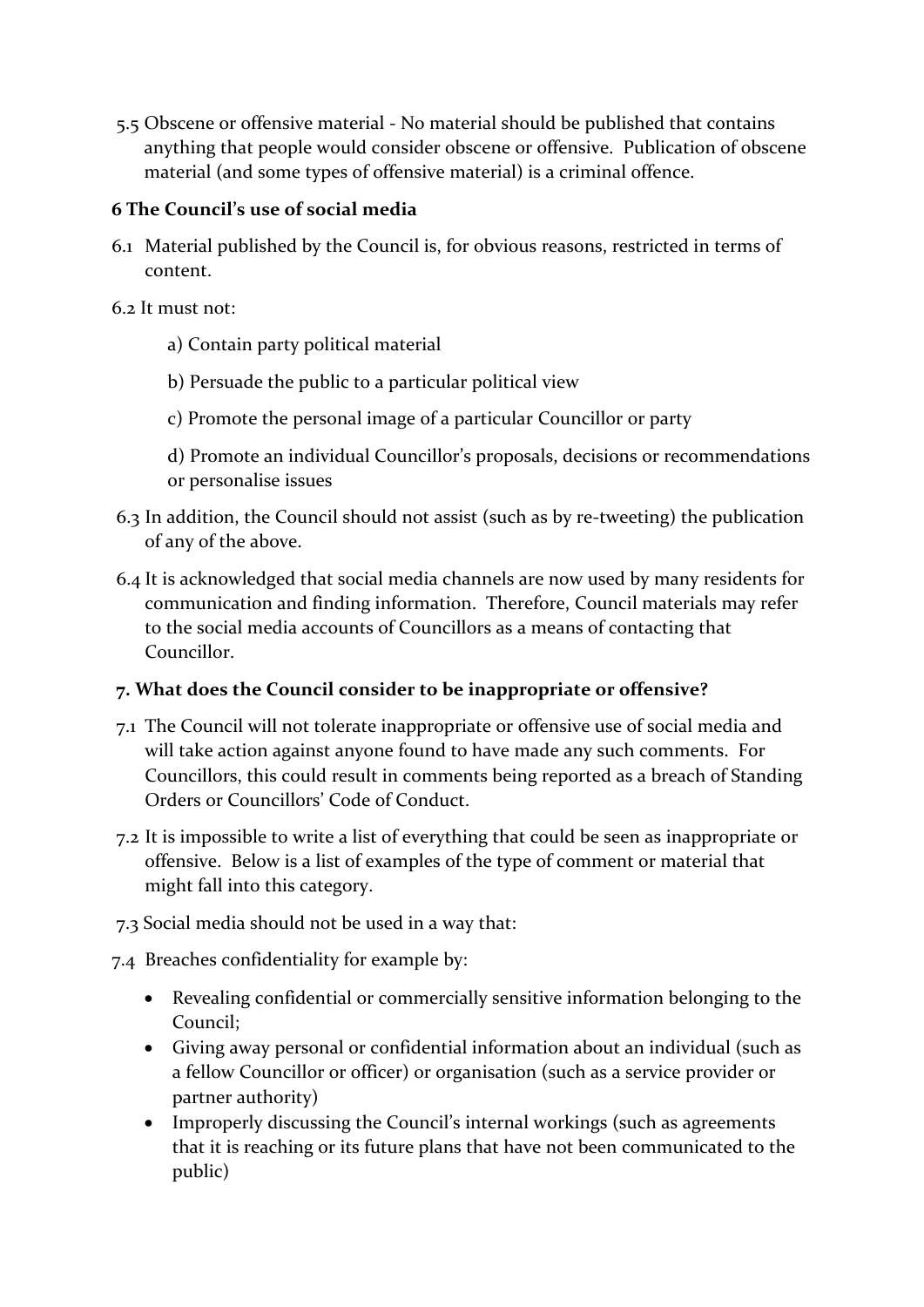- Does anything that could be reasonably considered insulting, threatening, discriminatory against, or bullying or harassment of any individual for example by:
- Making offensive or derogatory comments relating to sex, gender reassignment, race (including nationality) disability, sexual orientation religion, age or:
- Using social media to bully another individual (such as an officer or service user of the Council; or
- Posting images or comments that are offensive, obscene or links to such content or:
- Brings the Council into disrepute for example by:
- Making defamatory comments about the Council, individuals or other organisation or groups;
- Promotes illegal activity or is intended to deceive or:
- Breaches copyright, for example by:
- Using someone else's images or written content without permission; or
- Failing to give acknowledgement where permission has been given to reproduce something
- In cases where there is doubt as to whether content is appropriate the Town Clerk should be consulted before posting.

### **8. Social Media Issues Which are specific to Councillors**

- 8.1 Councillors have the same legal duties online as anyone else, but failures to comply with the law may have more serious consequences. There are certain restrictions on using social media websites for electoral campaigning and extra care also needs to be taken when writing on planning, licensing and other regulatory matters.
- 8.2 This section looks at some issues that are particularly relevant to the life and work of a Councillor and builds on the principles set out in Section 3.
- 8.3 Personal use of social media This guide considers the use of social media by Councillors in the context of social media accounts and Members' "public" accounts.
- 8.4 It is sometimes hard for Councillors to separate their public and private lives. The Council is of the view that Councillors should operate separate "public" and "private" social media accounts to maintain their personal privacy.
- 8.5 Councillors should refrain from mentioning anything Council-related on their private social media accounts as the Code of Conduct can still apply.
- 8.6 Allow disagreements but avoid arguments Some comments may be inappropriate but deleting the comments of people who disagree with Members will often backfire. Councillors cannot stop them from posting the same comments